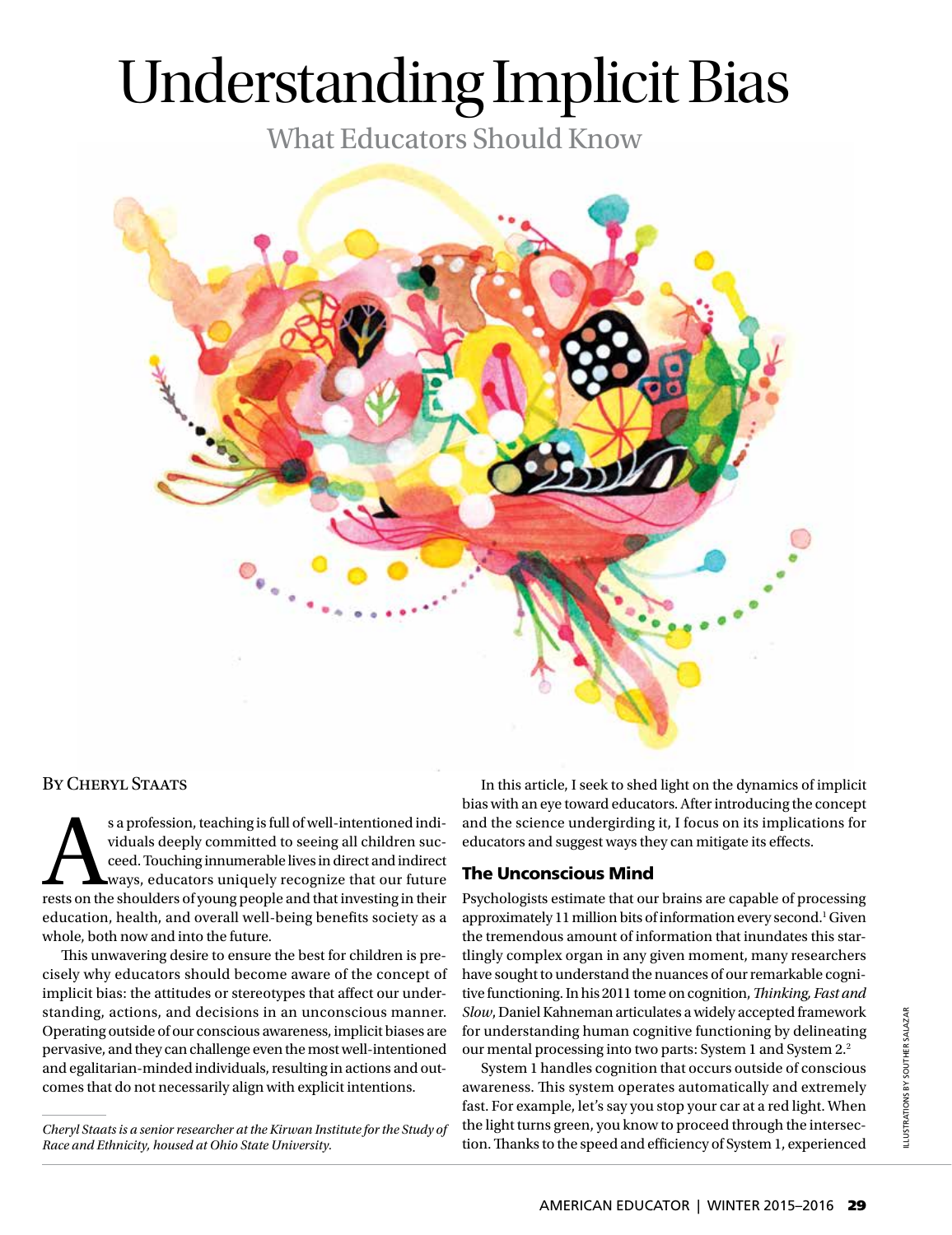drivers automatically understand that green means go, and so this mental association requires no conscious or effortful thought.

In contrast, System 2 is conscious processing. It's what we use for mental tasks that require concentration, such as completing a tax form. Rather than being automatic and fast, this undertaking requires effortful, deliberate concentration.

Together, these two systems help us make sense of the world. What is fascinating, though, is how much our cognition relies on System 1. Of the millions of possible pieces of information we can process each second, most neuroscientists agree that the vast majority of our cognitive processing occurs outside of our conscious awareness.3 Besides its vastness, System 1 cognitive processing is also notable because it helps us understand that many

judges.<sup>6</sup> Indeed, educators are also susceptible to the influence of these unconscious biases.

### Implicit Bias in Education

 minds.7 Given that teachers encounter many, if not all, of these conditions through the course of a school day, it is unsurprising Research on implicit bias has identified several conditions in which individuals are most likely to rely on their unconscious System 1 associations. These include situations that involve ambiguous or incomplete information; the presence of time constraints; and circumstances in which our cognitive control may be compromised, such as through fatigue or having a lot on our that implicit biases may be contributing to teachers' actions and decisions.

This unwavering desire to ensure the best for children is precisely why educators should become aware of the concept of implicit bias.



of the mental associations that affect how we perceive and act are operating implicitly (i.e., unconsciously). As such, System 1 is responsible for the associations known as implicit biases.

Because the implicit associations we hold arise outside of conscious awareness, implicit biases do not necessarily align with our explicit beliefs and stated intentions. This means that even individuals who profess egalitarian intentions and try to treat all individuals fairly can still unknowingly act in ways that reflect their implicit—rather than their explicit—biases. Thus, even wellintentioned individuals can act in ways that produce inequitable outcomes for different groups.

Moreover, because implicit biases are unconscious and involuntarily activated as part of System 1, we are not even aware that they exist, yet they can have a tremendous impact on decision making. A large body of social science evidence has shown that implicit biases can be activated by any number of various identities we perceive in others, such as race, ethnicity, gender, or age. Since these robust associations are a critical component of our System 1 processing, everyone has implicit biases, regardless of race, ethnicity, gender, or age. No one is immune. Consequently, the range of implicit bias implications for individuals in a wide range of professions—not just education—is vast. For example, researchers have documented implicit biases in healthcare professionals,<sup>4</sup> law enforcement officers,<sup>5</sup> and even individuals whose careers require avowed commitments to impartiality, such as

Let's consider a few examples in the context of school discipline.

First, classifying behavior as good or bad and then assigning a consequence is not a simple matter. All too often, behavior is in the eye of the beholder. Many of the infractions for which students are disciplined have a subjective component, meaning that the situation is a bit ambiguous. Thus, how an educator interprets a situation can affect whether the behavior merits discipline, and if so, to what extent.

Infractions such as "disruptive behavior," "disrespect," and "excessive noise," for example, are ambiguous and dependent on context, yet they are frequently provided as reasons for student discipline.8 That is not to say that some form of discipline is unwarranted in these situations, or that all disciplinary circumstances are subjective, as certainly many have objective components. However, these subjective infractions constitute a very large portion of disciplinary incidents.

There are no standardized ways of assessing many infractions, such as disobedient or disruptive behavior, though schools do attempt to delineate some parameters through codes of conduct and by outlining associated consequences. Yet subjectivity can still come into play. Teachers' experiences and automatic unconscious associations can shape their interpretation of situations that merit discipline, and can even contribute to discipline disparities based on a student's race.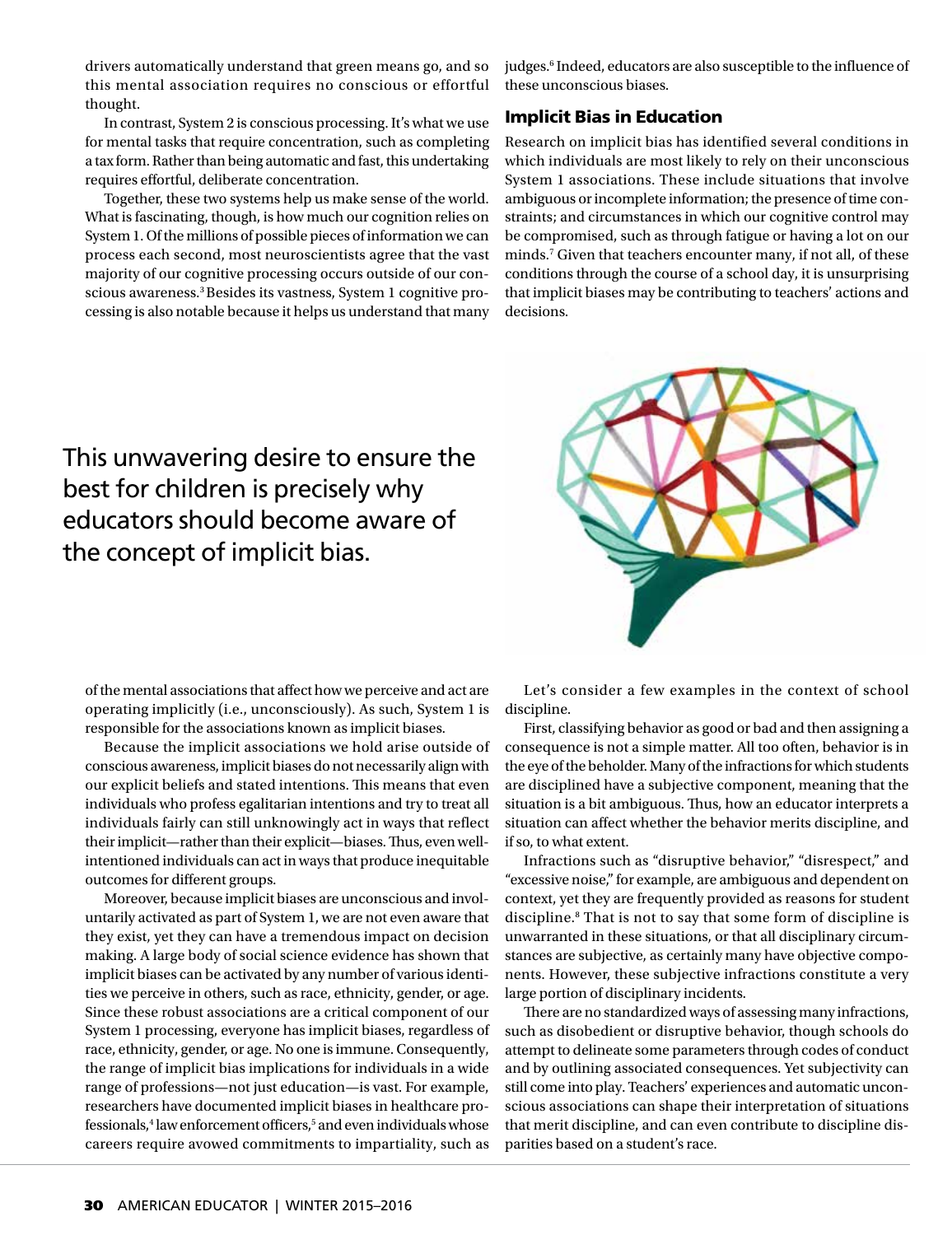One study of discipline disparities<sup>9</sup> found that students of color were more likely to be sent to the office and face other disciplinary measures for offenses such as disrespect or excessive noise, which are subjective, while white students were more likely to be sent to the office for objective infractions, such as smoking or vandalism. (For more about discipline disparities, see the article on page 4.) Thus, in disciplinary situations that are a bit ambiguous (What qualifies as disrespect? How loud is too loud?), educators should be aware that their implicit associations may be contributing to their decisions without their conscious awareness or consent.

Second, implicit attitudes toward specific racial groups can unconsciously affect disciplinary decisions. For example, extensive research has documented pervasive implicit associations that link African Americans, particularly males, to stereotypes such as aggression, criminality, or danger, even when explicit beliefs contradict these views.10

 tions of the discipline severity required to ensure that the mis-In education, these implicit associations can taint percepbehaving student understands what he or she did wrong. In short, these unconscious associations can mean the difference between one student receiving a warning for a confrontation and another student being sent to school security personnel. In the words of researcher Carla R. Monroe, "Many teachers may not explicitly connect their disciplinary reactions to negative perceptions of Black males, yet systematic trends in disproportionality suggest that teachers may be implicitly guided by stereotypical perceptions that African American boys require greater control than their peers and are unlikely to respond to nonpunitive measures."11

 on this dynamic by highlighting how racial disparities in disci- given a stereotypically black name (e.g., Deshawn or Darnell) A recent study from Stanford University sheds further light pline can occur even when black and white students behave similarly.<sup>12</sup> In the experiment, researchers showed a racially diverse group of female K–12 teachers the school records of a fictitious middle school student who had misbehaved twice; both infractions were minor and unrelated. Requesting that the teachers imagine working at this school, researchers asked a range of questions related to how teachers perceived and would respond to the student's infractions. While the student discipline scenarios were identical, researchers manipulated the fictitious student's name; some teachers reviewed the record of a student while others reviewed the record of a student with a stereotypically white name (e.g., Jake or Greg).

Results indicated that from the first infraction to the second, teachers were more likely to escalate the disciplinary response to the second infraction when the student was perceived to be black as opposed to white. Moreover, a second part of the study, with a larger, more diverse sample that included both male and female teachers, found that infractions by a black student were more likely to be viewed as connected, meaning that the black student's misbehavior was seen as more indicative of a pattern, than when the same two infractions were committed by a white student.<sup>13</sup>

Another way in which implicit bias can operate in education is through confirmation bias: the unconscious tendency to seek information that confirms our preexisting beliefs, even when

evidence exists to the contrary. The following example is from the context of employee performance evaluations, which explored this dynamic. Relevant parallels also exist for K–12 teachers evaluating their students' work.

A 2014 study explored how confirmation bias can unconsciously taint the evaluation of work that employees produce. Researchers created a fictitious legal memo that contained 22 different, deliberately planted errors. These errors included minor spelling and grammatical errors, as well as factual, analytical, and technical writing errors. The exact same memo was distributed to law firm partners under the guise of a "writing analysis study,"<sup>14</sup> and they were asked to edit and evaluate the memo.

Half of the memos listed the author as African American while the remaining portion listed the author as Caucasian. Findings

### Many of the infractions for which students are disciplined have a subjective component.

indicated that memo evaluations hinged on the perceived race of the author. When the author was listed as African American, the evaluators found more of the embedded errors and rated the memo as lower quality than those who believed the author was Caucasian. Researchers concluded that these findings suggest unconscious confirmation bias; despite the intention to be unbiased, "we see more errors when we expect to see errors, and we see fewer errors when we do not expect to see errors."<sup>15</sup>

While this study focused on the evaluation of a legal memo, it is not a stretch of the imagination to consider the activation of this implicit dynamic in grading student essays or evaluating other forms of subjective student performance. Confirmation bias represents yet another way in which implicit biases can challenge the best of explicit intentions.

Finally, implicit biases can also shape teacher expectations of student achievement. For example, a 2010 study examined teachers' implicit and explicit ethnic biases, finding that their implicit—not explicit—biases were responsible for different expectations of achievement for students from different ethnic backgrounds.16

While these examples are a select few among many, together they provide a glimpse into how implicit biases can have detrimental effects for students, regardless of teachers' explicit goals. This raises the question: How can we better align our implicit biases with the explicit values we uphold?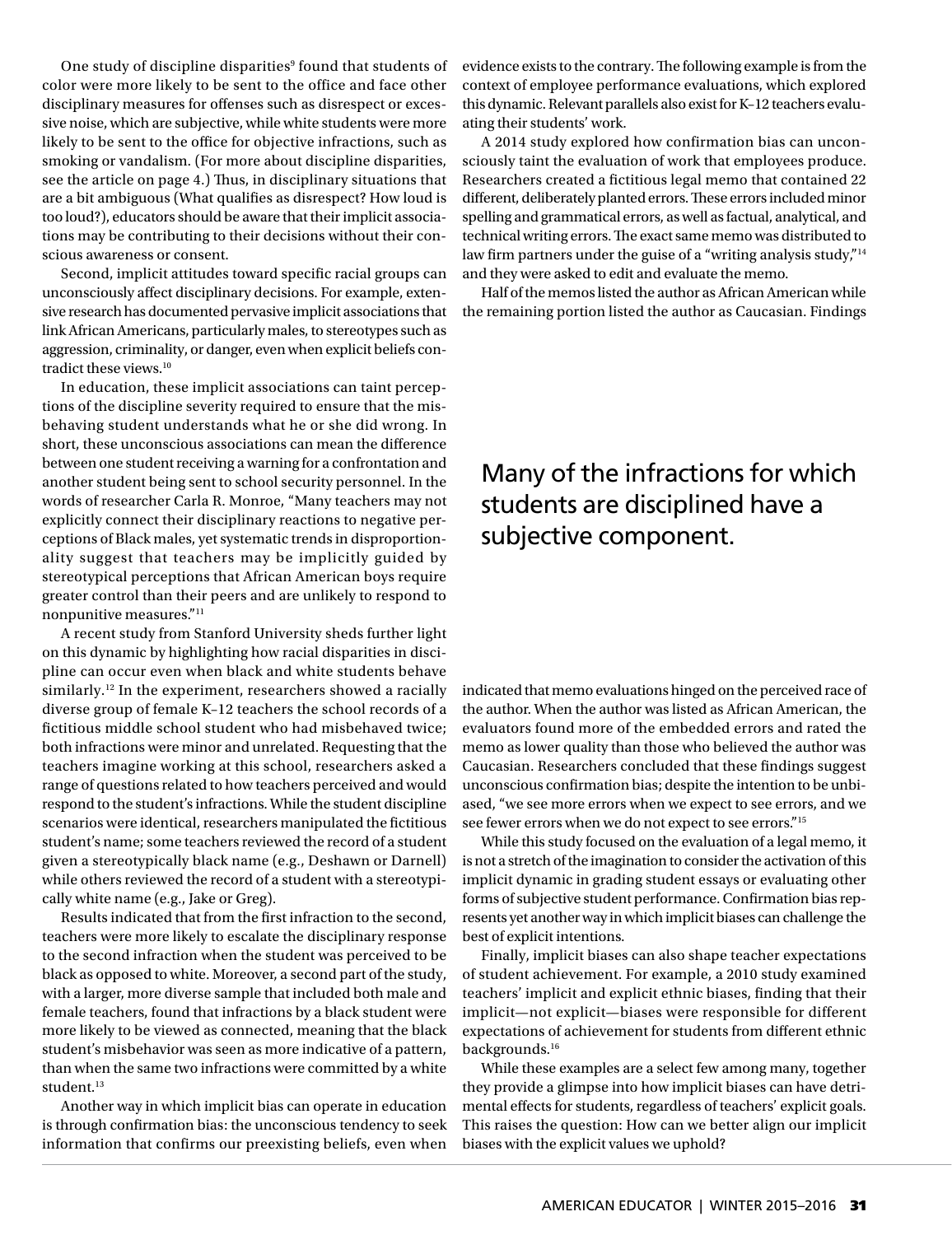#### Mitigating the Influence of Implicit Bias

Recognizing that implicit biases can yield inequitable outcomes even among well-intentioned individuals, a significant portion of implicit bias research has explored how individuals can change their implicit associations—in effect "reprogramming" their mental associations so that unconscious biases better align with explicit convictions. Thanks to the malleable nature of our brains, researchers have identified a few approaches that, often with time and repetition, can help inhibit preexisting implicit biases in favor of more egalitarian alternatives.

With implicit biases operating outside of our conscious awareness and inaccessible through introspection, at first glance it might seem difficult to identify any that we may hold. Fortunately, researchers have identified several approaches for assessing these unconscious associations, one of which is the Implicit Association associations.18 There are IATs that assess both attitudes (i.e., positive or negative emotions toward various groups) and stereotypes (i.e., how quickly someone can connect a group to relevant stereotypes about that group at an implicit level).

Educators can begin to address their implicit biases by taking the Implicit Association Test. Doing so will enable them to become consciously aware of some of the unconscious associations they may harbor. Research suggests that this conscious awareness of one's own implicit biases is a critical first step for counteracting their influence.19 This awareness is especially crucial for educators to help ensure that their explicit intentions to help students learn and reach their full potential are not unintentionally thwarted by implicit biases.

By identifying any discrepancies that may exist between conscious ideals and automatic implicit associations, individuals can

### Educators can begin to address their implicit biases by taking the Implicit Association Test to become aware of unconscious associations they may harbor.

Test (IAT). Debuting in 1998, this free online test measures the relative strength of associations between pairs of concepts. Designed to tap into unconscious System 1 associations, the IAT is a response latency (i.e., reaction time) measure that assesses implicit associations through this key idea: when two concepts are highly associated, test takers will be faster at pairing those concepts (and make fewer mistakes doing so) than they will when two concepts are not as highly associated.\*

 words (e.g., pleasure, happy, cheer) easier than they do pairing mosquitoes) are likely to be easier for most people to pair with To illustrate, consider this example. Most people find the task of pairing flower types (e.g., orchid, daffodil, tulip) with positive flower types with negative words (e.g., rotten, ugly, filth). Because flowers typically have a positive connotation, people can quickly link flowers to positive terms and make few mistakes in doing so. In contrast, words such as types of insects (e.g., ants, cockroaches, those negative terms than with positive ones.<sup>17</sup>

While this example is admittedly simplistic, these ideas laid the foundation for versions of the IAT that assess more complex social issues, such as race, gender, age, and sexual orientation, among others. Millions of people have taken the IAT, and extensive research has largely upheld the IAT as a valid and reliable measure of implicit take steps to bring those two into better alignment. One approach for changing implicit associations identified by researchers is intergroup contact: meaningfully engaging with individuals whose identities (e.g., race, ethnicity, religion) differ from your own. Certain conditions exist for optimal effects, such as equal status within the situation, a cooperative setting, and working toward common goals.<sup>20</sup> By getting to know people who differ from you on a real, personal level, you can begin to build new associations about the groups those individuals represent and break down existing implicit associations.<sup>21</sup>

Another approach that research has determined may help change implicit associations is exposure to counter-stereotypical exemplars: individuals who contradict widely held stereotypes. Some studies have shown that exposure to these exemplars may help individuals begin to automatically override their preexisting biases.22 Examples of counter-stereotypical exemplars may include male nurses, female scientists, African American judges, and others who defy stereotypes.

This approach for challenging biases is valuable not just for educators but also for the students they teach, as some scholars suggest that photographs and décor that expose individuals to counter-stereotypical exemplars can activate new mental associations.23 While implicit associations may not change immediately, using counter-stereotypical images for classroom posters and other visuals may serve this purpose.



<sup>\*</sup>Implicit Association Tests are publicly available through Project Implicit at http://implicit.harvard.edu.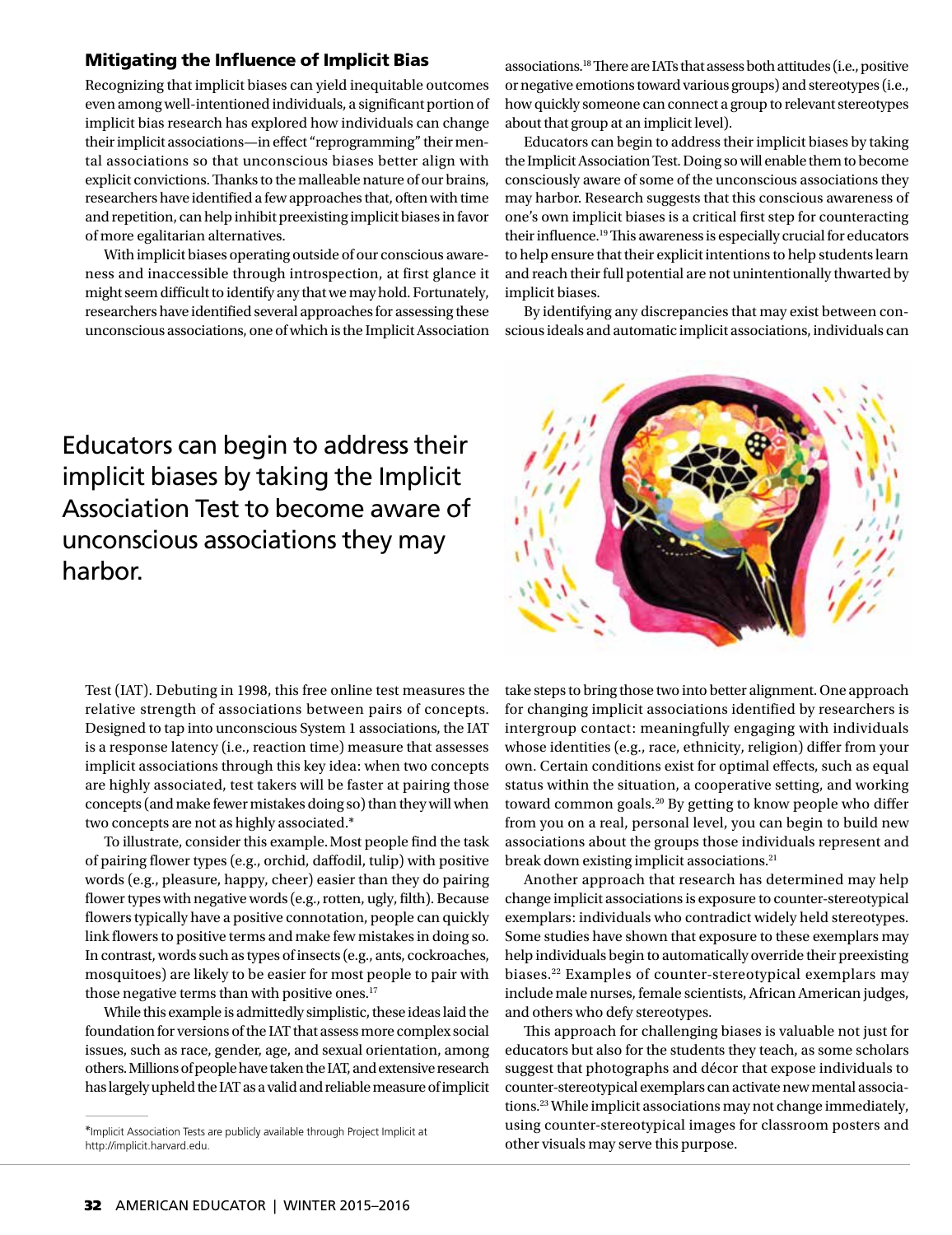Beyond changing cognitive associations, another strategy for mitigating implicit biases that relates directly to school discipline is data collection. Because implicit biases function outside of conscious awareness, identifying their influence can be challenging. Gathering meaningful data can bring to light trends and patterns in disparate treatment of individuals and throughout an institution that may otherwise go unnoticed.

In the context of school discipline, relevant data may include the student's grade, the perceived infraction, the time of day it occurred, the name(s) of referring staff, and other relevant details and objective information related to the resulting disciplinary consequence. Information like this can facilitate a large-scale review of discipline measures and patterns and whether any connections to implicit biases may emerge.<sup>24</sup> Moreover, tracking discipline data over time and keeping implicit bias in mind can hold, we recognize that our life experiences may unconsciously shape our perceptions of others in ways that we may or may not consciously desire, and if the latter, we can take action to mitigate the influence of those associations.

In light of the compelling body of implicit bias scholarship, teachers, administrators, and even policymakers are increasingly considering the role of unconscious bias in disciplinary situations. For example, the federal school discipline guidance jointly released by the U.S. departments of Education and Justice in January 2014 not only mentions implicit bias as a factor that may affect the administration of school discipline, it also encourages school personnel to receive implicit bias training. (For more information on that guidance, see page 12.) Speaking not only to the importance of identifying implicit bias but also to mitigating its effects, the federal guidance asserts that this training can "enhance staff



In education, the real-life implications of implicit biases can create invisible barriers to opportunity and achievement for some students.

help create a school- or districtwide culture of accountability.

Finally, in the classroom, educators taking enough time to carefully process a situation before making a decision can minimize implicit bias. Doing so, of course, is easier said than done, given that educators are constantly pressed for time, face myriad challenges, and need crucial support from administrators to effectively manage student behavior.

As noted earlier, System 1 unconscious associations operate extremely quickly. As a result, in circumstances where individuals face time constraints or have a lot on their minds, their brains tend to rely on those fast and automatic implicit associations. Research suggests that reducing cognitive load and allowing more time to process information can lead to less biased decision making.25 In terms of school discipline, this can mean allowing educators time to reflect on the disciplinary situation at hand rather than make a hasty decision.26

while implicit biases can affect any moment of decision should not be regarded as character flaws or other indicators of whether someone is a "good person" or not. Having the ability to use our System 1 cognition to make sion making, these unconscious associations should not be regarded as character flaws or other indicators of whether someone is a "good person" effortless, lightning-fast associations, such as knowing that a green traffic light means go, is crucial to our cognition.

Rather, when we identify and reflect on the implicit biases we

awareness of their implicit or unconscious biases and the harms associated with using or failing to counter racial and ethnic stereotypes."27 Of course, teachers who voluntarily choose to pursue this training and explore this issue on their own can also generate interest among their colleagues, leading to more conversations and awareness.

Accumulated research evidence indicates that implicit bias powerfully explains the persistence of many societal inequities, not just in education but also in other domains, such as criminal justice, healthcare, and employment.<sup>28</sup> While the notion of being biased is one that few individuals are eager to embrace, extensive social science and neuroscience research has connected individuals' System 1 unconscious associations to disparate outcomes, even among individuals who staunchly profess egalitarian intentions.

In education, the real-life implications of implicit biases can create invisible barriers to opportunity and achievement for some students—a stark contrast to the values and intentions of educators and administrators who dedicate their professional lives to their students' success. Thus, it is critical for educators to identify any discrepancies that may exist between their conscious ideals and unconscious associations so that they can mitigate the effects of those implicit biases, thereby improving student outcomes and allowing students to reach their full potential.  $□$ 

*(Endnotes on page 43)*